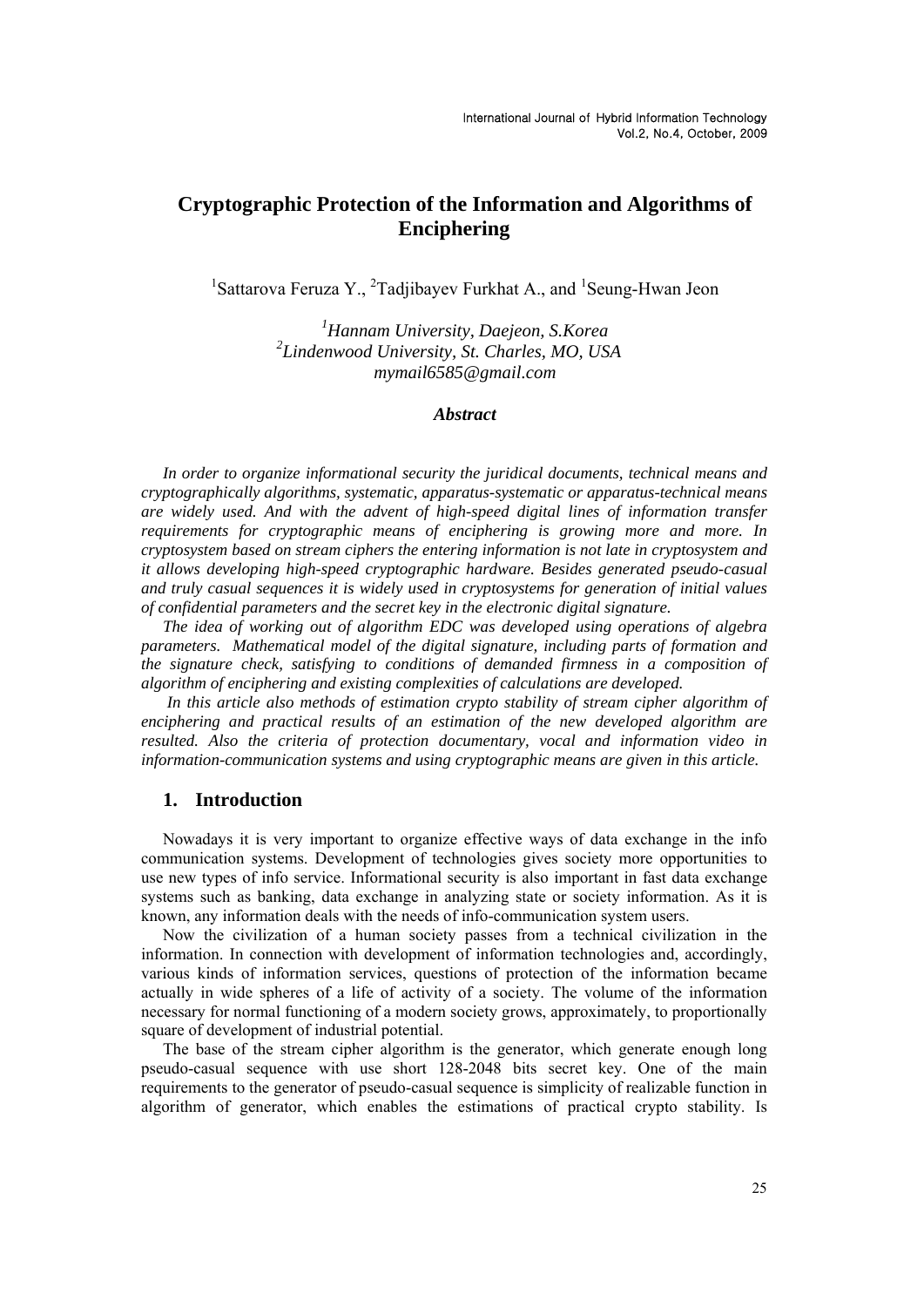conformity the algorithms parameter will be tested to estimate crypto stability with following requirements:

#### **Estimation of the used transformations:**

Simplicity of the transformations; high level nonlinearity of a cryptographic primitive; irreversible transformation; strictly avalanche effect criterion;

# **Estimation of the generated sequence:**

high level degree to accidents a generated pseudo-casual sequence; absence of short cycles, the periods.

#### **Estimation stability to different types of cryptoattacks:**

possibility finding secret key with method of full try; finding the secret key with use was generated sequences fragment; prediction of the following gamma with big probability knowing part of gamma; stability of the transformations to differential cryptanalysis; stability of the transformations to linear cryptanalysis

# **2. Use of parameter R of the Elliptic Curve as Parameter of Check EDS with Application of Algorithm of Enciphering**

In cryptography the following canonical form of an elliptic curve [1-9] is used:

$$
y^2 = x^3 + ax + b \pmod{p}
$$
, where simple number  $P > 3$ ,

which is expedient for the appendix.

As it has been noted in work [7] for increase crypto firmness at the expense of unknown parameter  $R$  it is offered to use the following implicit kind of an elliptic curve [6]:

$$
y^2 = x^3 + ax + b \pmod{p}, \ p > 3
$$

where

$$
y^2 = y
$$
  $y = y + y + yRy \pmod{p} = (2 + Ry)y \pmod{p}$ 

and

$$
x^3 = (x-x) - x = (2 + Rx)x - x = (2 + Rx)x + x + (2 + Rx)x R x \pmod{p}
$$
  
=  $R^2x^3 + 3Rx^2 + 3x \pmod{p}$ 

Taking into account last equalities the offered elliptic curve with parameter *R* assumes the following obvious air:

$$
Ry^2 + 2y = R^2x^3 + 3Rx^2 + (3+a)x + b \pmod{p}
$$
or
$$
\left(\frac{1}{\sqrt{R}}\right)^2 (y + \frac{1}{R})^2 = \left[ (x + \frac{1}{R})^3 + \frac{a}{R^2} (x + \frac{1}{R}) - \frac{a}{R^3} + \frac{b}{R^2} \right] (\text{mod } p)
$$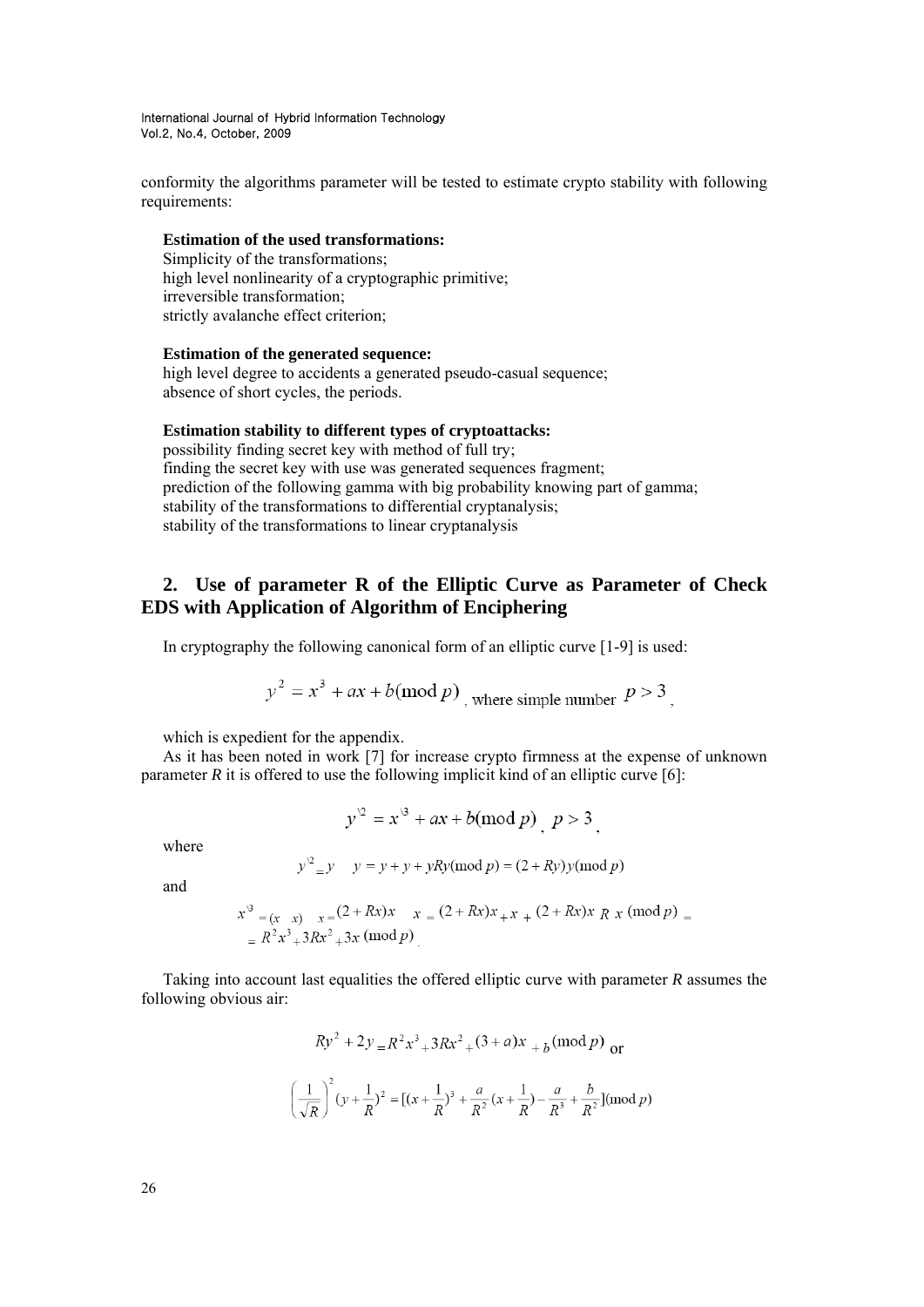From this equation with following designations

$$
\frac{1}{\sqrt{R}}(y + \frac{1}{R}) = Y \left(x + \frac{1}{R}\right) = X \left(\frac{a}{R^2}\right) = A \left(\frac{a}{R^3} + \frac{b}{R^2}\right) = B
$$

we pass to the equation

$$
Y^2 = X^3 + AX + B(\text{mod } p)
$$

and on a turn on replacements:

$$
Y = \frac{1}{\sqrt{R}}(y + \frac{1}{R})
$$
  
  $X = x + \frac{1}{R}$   
  $A = \frac{a}{R^2}$  and  $B = -\frac{a}{R^3} + \frac{b}{R^2}$ 

from the equation  $Y^2 = X^3 + AX + B(\text{mod } p)$  we pass to the equation  $Ry^2 + 2y = R^2x^3 + 3Rx^2 + (3 + a)x + b \pmod{p}$  or  $y^2 = x^3 + ax + b \pmod{p}$ 

Number  $[Aa(Ab - Ba)^{-1}]^{\mu}$  (mod*q*) = δ(R<sup>*u*</sup>) = Δ</sup><sub>is</sub> called *as binding coefficient* of degree μ of an elliptic curve of an implicit kind with its obvious kind on module *q* [7].

Further, new algorithm EDC with latent use of parameter *R* of the elliptic curve connected in casually chosen parameter  $\alpha \in (1, q)$ , with application of algorithm of enciphering of data is resulted. This algorithm is ideological development on an improvement way criptofirmness, the offered method in work [7] where hesh-function is applied.

**Algorithm.** For the signature of message *M*, the signing party generates keys: *e* -opened and *d* –confidential from comparison  $de \equiv 1 \mod \varphi$  (*n*) where big enough number  $n = p_1 q_1, p_1, q_1$  – unknown simple numbers (satisfying to conditions  $p_1 > 2^{512}, q_1 > 2^{512}$ ),  $\phi(n)$ Euler's-function, for accuracy, let  $P_1 > q_1$ , gets out a random number *k* and *x*, and  $1 < k < q$ , *q* - simple number and 1  $q < q$ ,  $1 < x < q$  and LCD  $(x, n) = 1$ , parameter  $g < n$  gets out on condition LCD<sup>(g, n)</sup> = 1 and  $g^q$  mod  $n \neq 1$ , and also q is not divider  $\phi$  (n). Open keys are:  $y = g^{axd} \mod n$ , the number *an* is defined from equality  $ed - a\varphi(n) = 1$  and  $Q = (r \hat{G}, [x] \hat{G}) = (Q_1, Q_2)$ , where *G* the base point having an order *q* (where *q*-simple number) on the derivative elliptic curve (4), corresponding to an implicit kind (2), natural number  $1 \le t \le$ *q* .

In algorithm EDC following parameters are used:

1) Open keys: *y*-generated by rule  $y = g^{i\omega d} \mod n$ , and  $1 \le x \le a$  where confidential keys *x* and *d*, are known only to the signed person; *e* - generated from comparison  $de^{\equiv 1 \mod \varphi}$  (n); *Q*steam of points of an elliptic curve generated by rule  $Q = (t|\vec{G}, [x]G) = (Q_1, Q_2)$ , where  $G = (X_G, Y_G)$  the -base point having an order *q*, on the derivative elliptic curve (4), corresponding to an implicit kind (2).

2) Hesh-function *H* (*M*) which under the initial message (text) *M* forms an integer.

Each user EDC should possess personal keys:

*a*) *d*, *x*, *t* - integers - closed keys EDC and signed a chosen random number *k*, where  $1 \le k$ *<q*;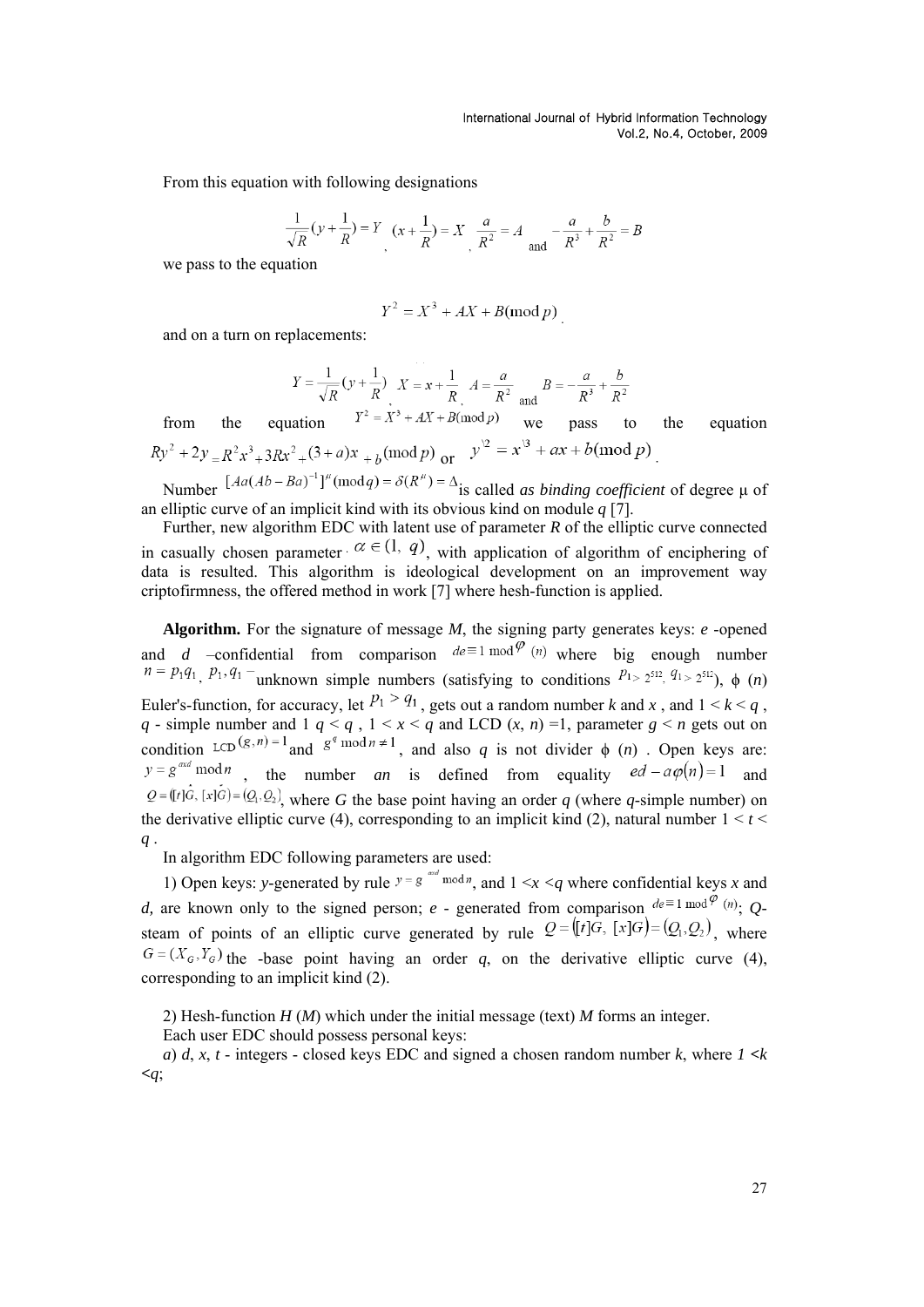*b*) *e*, *y* the-whole natural numbers and  $Q = (Q_1, Q_2)$  pair of points on an elliptic curve open keys

EDC.

The simple number *q* is opened and can be the general for group of users.

Processes of formation of the electronic digital signature under set message *M* и of acknowledgement of authenticity it is carried out as follows.

For realization of the given processes it is necessary, that to all users parameters of algorithm of the electronic digital signature, listed above were known.

Besides, each user to have closed key EDC (*d, x, t*) and open key EDC (*e, y, Q*).

**Algorithm generation (formation) of the signature.** Entrance data: message *M*, initial parameters (including binding coefficient  $\Delta = \delta(R^{\mu})$  where u it -is unknown), confidential and opening keys. Rely, that to users unknown persons are coefficients *a* and *b* equation (2), and coefficients  $A$  and  $B$  the equations  $(3)$ , and also value of binding coefficient  $\Delta = \delta(R^{\mu})$  are known. Such assumption allows hiding parameter *R* from users of a network. But in case of need *a b* (2) corresponding implicit kinds concerning a kind (3) as coefficients of the equation (4) are defined on parameter *R* with coefficients of the equation (2) give the

chance restoration of coefficients and with the centre of registration of keys, hence, the equations.

*Target* data: signature  $\varsigma$  -is concatenation values of parameters  $(r, s, w, \gamma, \sigma, \tau)$ , i.e.  $(r, \tau)$  $s \, w \, v \, \tilde{v} \, \sigma \, t$  =  $\zeta$ .

Steps of algorithm of generation of the signature:

1. To calculate value  $H(M)$  according to  $M$ , i.e.  $h=H(M)$ .

2. On chosen random number *k* it is calculated:  $\left[k\right]G = (X_k, Y_k)$ . Besides, on random number  $\theta$  it is calculated  $\alpha = \Delta^{\theta} \mod q$ , in essence too is a random number and on it is calculated  $[\alpha]G = (X_{\alpha}, Y_{\alpha})$ 

These numbers *k* andα hold in confidentially and to destroy right after forming signatures.

3. It is calculated:  $r = g^{X_k d} \mod q$ 

4. It is calculated:  $\sigma = E_{X_k}(X_\alpha) \mod q$ 

5. It is calculated:  $e^{-E_{X_\alpha}(X_k)\operatorname{mod} q}$ .

- 6. It is calculated:  $\rho = g^d \mod n$
- 7. It is calculated:  $\gamma = (g^{-\alpha x} \rho) \bmod n$
- 8. It is calculated:  $s = [H(M)\rho t + r\rho x + \alpha][rE_{X_k}(X_{\alpha})]^{-1} \mod q$

9. It is calculated:  $w=[H(M)\rho t_+r\rho x+k][rE_{x_s}(X_k)]^{-1} \bmod q$  10. The signature is binary or hexadecimal representation concatenation:  $(r \cdot s \cdot w)$   $\frac{\gamma}{\sigma}$   $\frac{\sigma}{\sigma}$   $\frac{\tau}{\tau} = \frac{\sigma}{r}$  Further the signed message is transferred in the reception party.

**Acknowledgement of authenticity EDC**. For acknowledgement of authenticity EDC under received message *M* it is necessary to execute following actions (steps).

#### **Algorithm signature check**.

.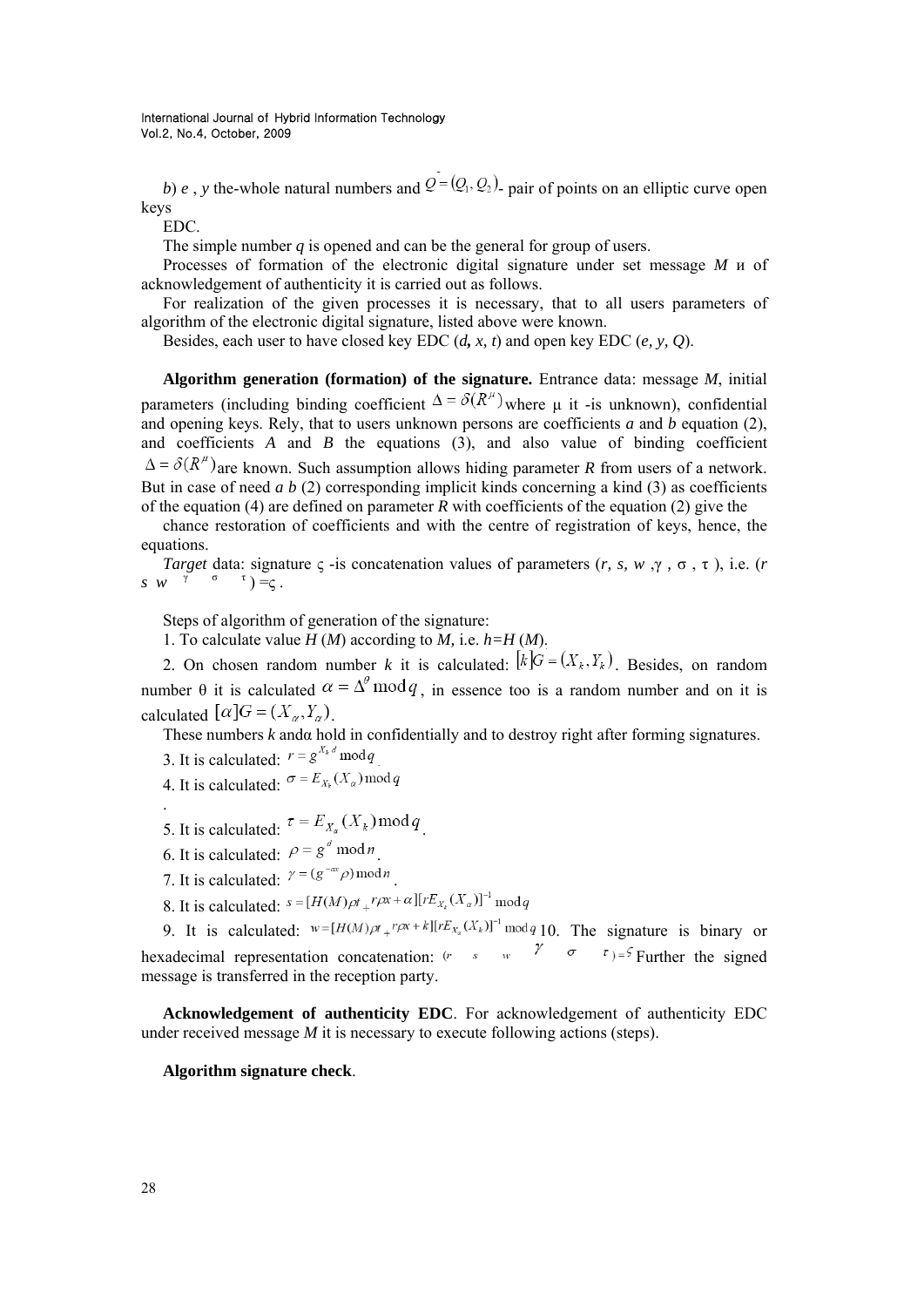Entrance data: message *M*, the initial parameters, an open key of check of the signature and the signature to *M* - concatenation  $(r \ s \ w^3 \ \sigma^1) = \zeta$ .

Target data: the statement, that «the signature valid» or «the signature void».

1. If conditions  $1 \leq r, s, w, \sigma, \tau \leq q$  and  $1 \leq \gamma \leq n$  are broken, «the signature void» and to finish algorithm work.

2. To calculate value  $H(M)$  according to  $M$ , i.e.  $h=H(M)$ .

- 3. To calculate:  $\psi = y^e \mod n$
- 4. To calculate:  $\beta = \psi \gamma \mod n$  (=  $\rho \mod n = \rho$ ) as  $\rho < n$
- 5. To calculate:  $u_1 = [H(M)\beta] \text{mod} q$   $\in H(M)\rho a_1 q$ .
- 6. To calculate:  $u_2 = (r\beta) \mod q$   $\in r\rho a_2q$ ).
- 7. To calculate:  $\lambda = rs \sigma \bmod q$
- 8. To calculate: *v* = *rw*τ mod*q*
- 9. To calculate:  $[\lambda]G + [q u_1]Q_1 + [q u_2]Q_2 = (X_3, Y_3)$
- 10. To calculate:  $[v]G + [q u_1]Q_1 + [q u_2]Q_2 = (X_4, Y_4)$
- 11. If  $E_{X_4}(X_3) \mod q = \sigma$  the signature is valid, differently it is void.

**Correctness of algorithm EDC**. For the correctness proof it is necessary to show justice of equalities:

$$
[\lambda]G + [q - u_1]Q_1 + [q - u_2]Q_2 = (X_3, Y_3) = (X_\alpha, Y_\alpha) = [\alpha]G
$$
  

$$
[v]G + [q - u_1]Q_1 + [q - u_2]Q_2 = (X_4, Y_4) = (X_k, Y_k) = [k]G
$$

Really, from expression

$$
s = [H(M)\rho t + r\rho x + \alpha][rE_{X_k}(X_{\alpha})]^{-1} \bmod q
$$

we find:

$$
\alpha = [srE_{X_k}(X_{\alpha}) - H(M)\rho t - r\rho x] \bmod q = [\lambda - H(M)\rho t - r\rho x] - a_3q
$$

Then:

$$
[\alpha]G = [\lambda - H(M)\rho t - r\rho x - a_3q]G = [\lambda]G - [H(M)\rho][t]G - [r\rho][x]G - [a_3][q]G =
$$
  
=  $[\lambda]G + [q - u_1]Q_1 + [q - u_2]Q_2$ 

On the other hand:

 $[\lambda]G + [q - u_1]Q_1 + [q - u_2]Q_2 = {\lambda + [q - H(M)\rho t(\text{mod }q)] + [q - r\rho x(\text{mod }q)] }G = [\lambda]G -[H(M)\rho][t]G-[r\rho][x]G-[a,][q]G=[\lambda-H(M)\rho t-r\rho x-a,q]G=[\alpha]G$ 

Similarly from expression

$$
v = [H(M)\rho t + r\rho x + k][rE_{X_a}(X_k)]^{-1} \text{ mod } q
$$

we find:

$$
k = [w r E_{X_a}(X_k) - H(M)\rho t - r\rho x] \bmod q_{\mu} [v - H(M)\rho t - r\rho x] - a_3 q
$$

Then:

$$
[k]G = [\nu - H(M)\rho t - r\rho x - a_3 q]G = [\nu]G - [H(M)\rho][t]G - [r\rho][x]G - [a_3][q]G = [r]G + [q - u_1]Q_1 + [q - u_2]Q_2
$$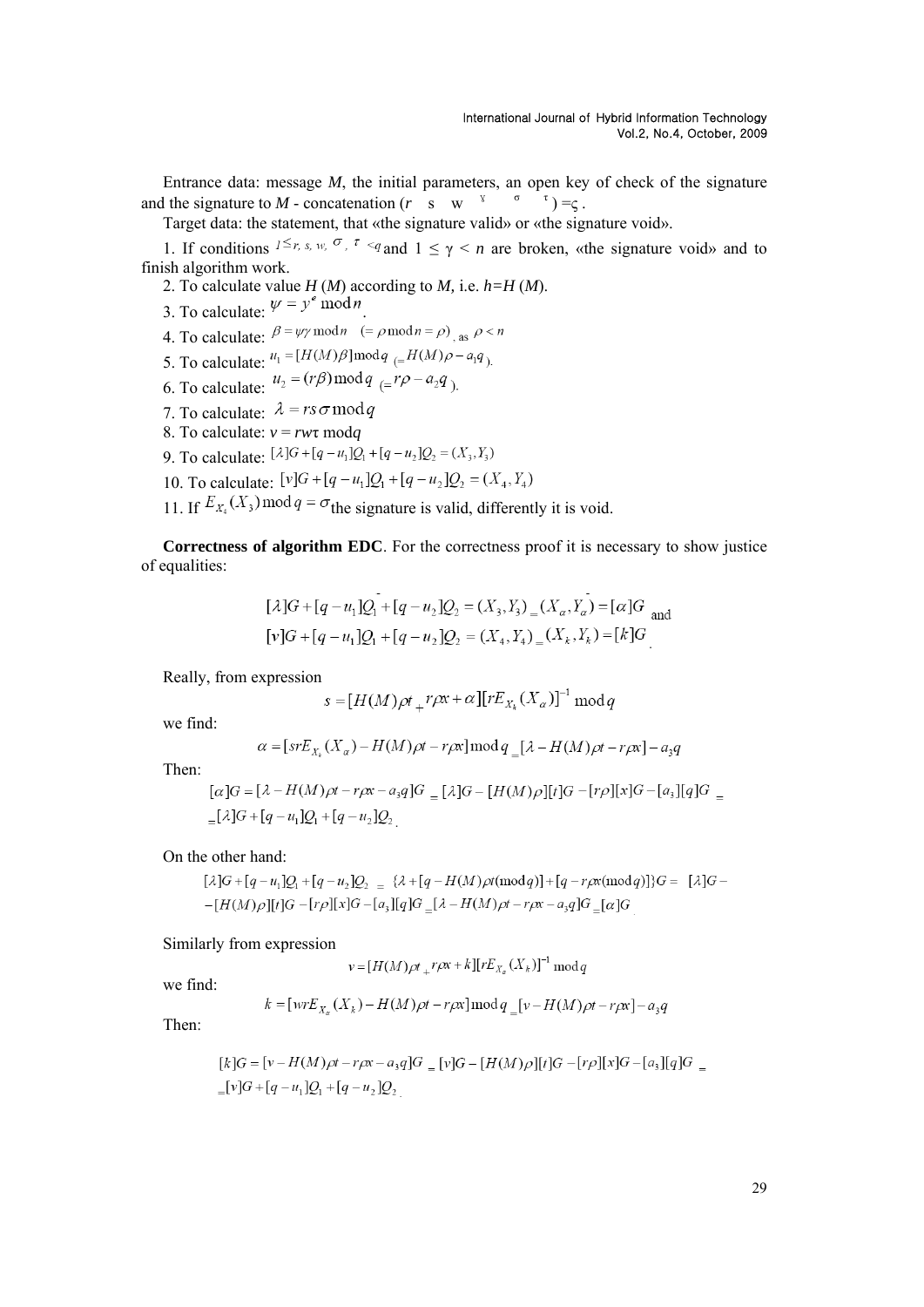On the other hand:

$$
[v]G + [q - u_1]Q_1 + [q - u_2]Q_2 = \{v + [q - H(M)\rho t(\text{mod }q)] + [q - r\rho x(\text{mod }q)]\}G = [v]G - [H(M)\rho][t]G - [r\rho][x]G - [a_3][q]G = [v - H(M)\rho t - r\rho x - a_3q]G = [k]G
$$

Thus, the algorithm correctness is proved.

On an algorithm design on each complexity the closed and open keys which are used at formation and checks authenticity of the signature accordingly are generated. Besides, parameter  $\sigma$  is calculated as value the enciphering block of co-ordinate  $X_{\alpha}$  of point  $[\alpha]G = (X_{\alpha}, Y_{\alpha})$  or so and instead of point  $[K]G = (X_{\alpha}, Y_{\alpha})$  i.e.  $\sigma = E_{X_{\alpha}}(X_{\alpha})$  mod q  $[\alpha]G = (X_{\alpha}, Y_{\alpha})$  on co-ordinate  $X_k$  of point  $[k]G = (X_k, Y_k)$ , i.e.  $\sigma = E_{X_k}(X_{\alpha}) \mod q$ , that considerably raises firmness of algorithm EDC at the expense of firmness of applied algorithm of enciphering as  $X_{\alpha}$  and  $X_{\alpha}$  -as casual parameters it is known only signed,  $X_3$  and  $X_4$  -are calculated in dependence of the certificated open keys on algorithm of check of the signature.

These features of the offered algorithm allow increasing firmness EDC. Besides, though binding coefficient  $\Delta$  is determined from some degree  $\mu > 2^{256}$  of unknown parameter *R* in a final field, information of value Δ does not allow direct calculation of value *R.*

The entered binding coefficient allows is hidden value of coefficient *R.* Besides, at algorithm of formation EDC casually chosen numbers  $k$  and  $\alpha$  on which are entered, using base point *G*, casual points  $[k]$ <sup>*G*</sup> =  $(X_k, Y_k)$  and  $[\alpha]$ *G* =  $(X_\alpha, Y_\alpha)$  are accordingly calculated. In a combination of binding coefficient  $\Delta$  with co-ordinates of these points  $[k]G = (X_k, Y_k)$  and  $[\alpha]G = (X_{\alpha}, Y_{\alpha})$ , chosen signed, parameters of algorithm of formation EDC that allows to increase reliability of algorithm of formation of the signature are calculated. And by value ciphered blocks, i.e. equality  $E_{x_4}(X_3) \mod q = \sigma = E_{x_k}(X_\alpha)$  it is checked the signature validity that allows increasing reliability of algorithm of check of the signature.

# **3**. **Cryptographic protection of the information in information telecommunication systems with application of composite models**

#### **3.1 Cryptographic protection of the information**

The cores question information protection: privacy, integrity, non-failure operation from authorship and maintenance of working out of steady keys. Conformity of cryptographic means of decisions of these questions; data encryption algorithm (DEA), functions hash (FH), the electronically-digital signature (EDS) and the generator of working out pseudo-casual sequences. Necessity for process protection of an exchange of electronic documents in information - communication networks, from Creations of means EDS and FH.

Further short data shown to qualities for application in uniform information communication networks with creation of standards data encryption algorithm (DEA) and requirements shown to use are presented.

## **3.2 Uses of symmetric algorithms**

If DEA is symmetric algorithm of enciphering for maintenance of privacy of an exchange of electronic documents in communication networks, in that case completeness and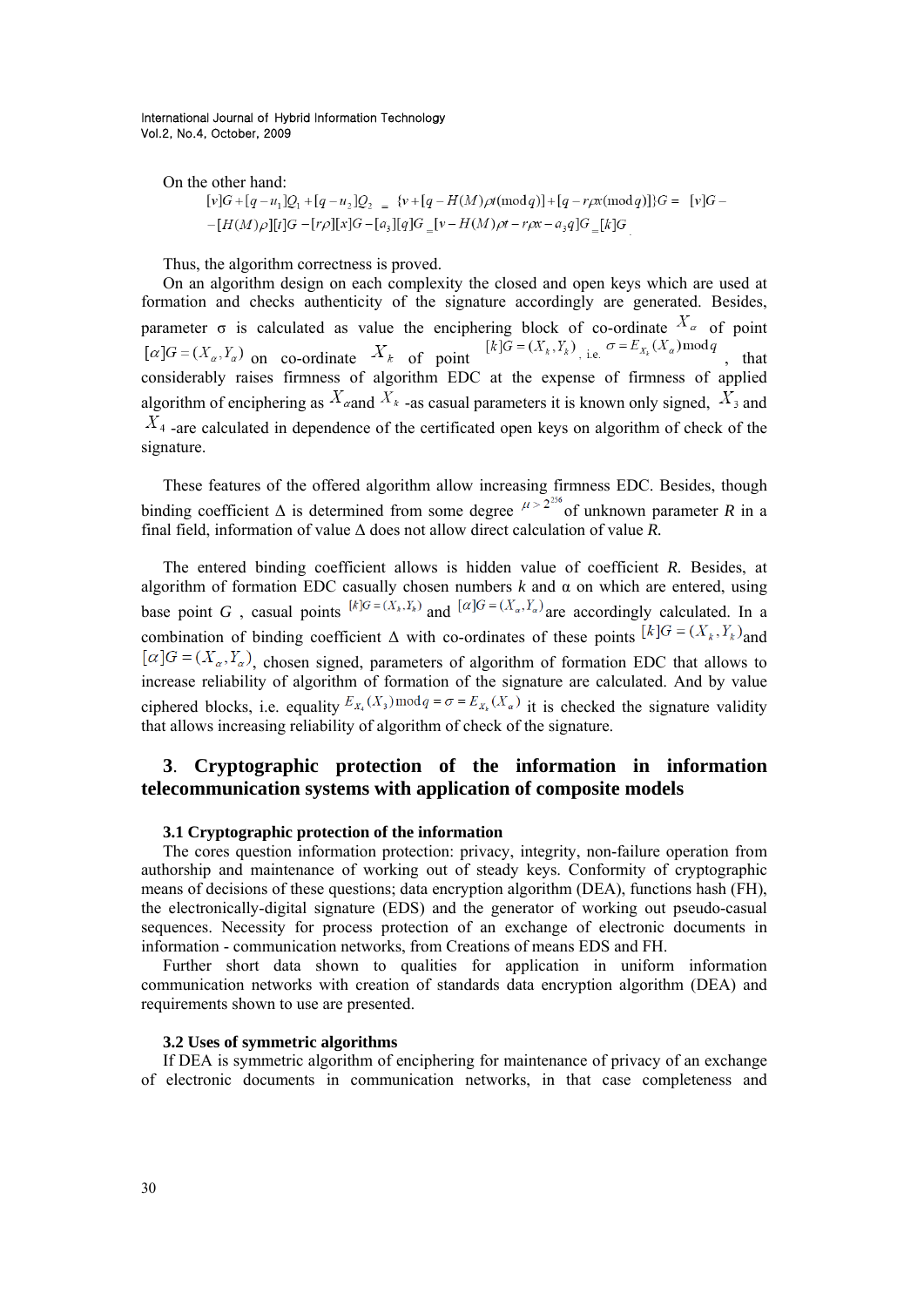authenticity maintenance of the decision of problems EDS is carried out on the given function chart (Fig. 1).



Figure 1. Enciphering by symmetric algorithm

EDS it is formed on the bases of algorithm of digital signatures -  $(r_i, s_i) = p_i$  paired relationship of numbers on *h (m)* hash by cost of sent *M* of data and  $(k_i^c i$ -user) a confidential key of the sender;

The subsequent, *M* sent given and formed  $(r_i, s_i) = p_i$ - paired relationship of numbers as EDS unite expanded on once data

$$
M\cup p_i=M
$$

the general *c gen k* symmetric key is ciphered

$$
E_{K^c} (M') = C
$$

with algorithm of enciphering also it is passed through an open communication network in the user*-j*;

The receiving party *C* ciphered will decryptions the given  $k_{\text{gen}}^c$  (general key) a key  $D_{k_{gen}^c}(C) = D_{k_{gen}^c}(E_{k_{gen}^c}(M') = M' = M \cup p_i$ <br> $M^{'} = M \cup p_i$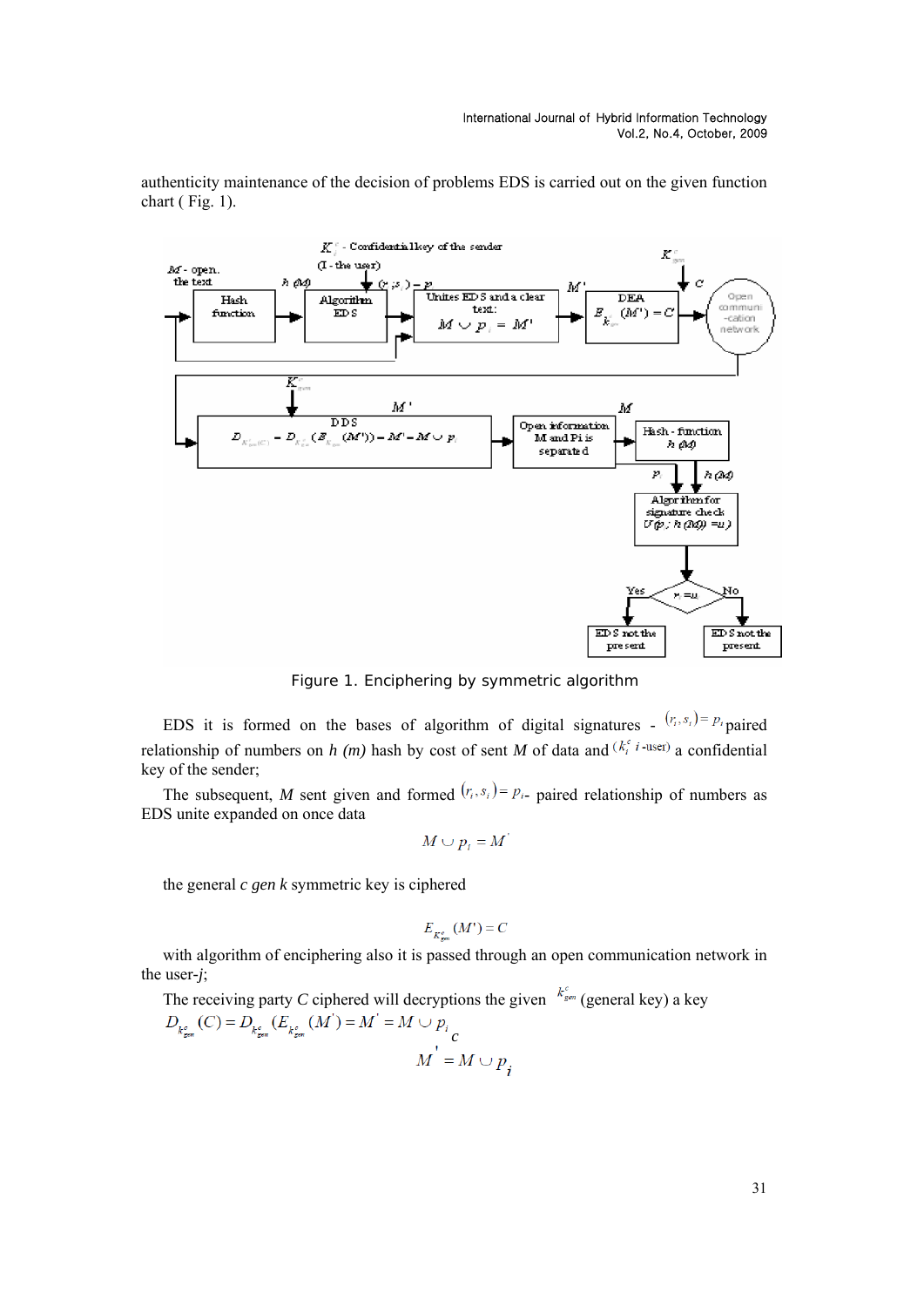$M' = M \cup P_i$  from the expanded data the initial open given M for  $h(M)$  hashing separates *h*(*M*);

The result hashing and  $h(M)$  expressing the signature paired relationship of numbers,  $(i<sub>i</sub>, s<sub>i</sub>) = p<sub>i</sub>$  is initial cost for algorithm of check EDS, it is considered on them

$$
u_i(p_i, h(M)) = u_i
$$

It is compared numbers and  $r_i u_i$ 

• if is,  $r_i = u_i$  in this case the signature present, i.e. the electronic document present.

• if is,  $r_i \neq u_i$  in this case the digital signature is not the present, i.e. the electronic document not present.

#### **3.3. Uses of asymmetric algorithms**

If DEA is asymmetric algorithm of enciphering for maintenance of privacy of an exchange of electronic documents in communication networks, in that case completeness and identification maintenance of the decision of problems EDS is carried out on the given function chart (a Fig. 2).



Figure 2. Enciphering by asymmetric algorithm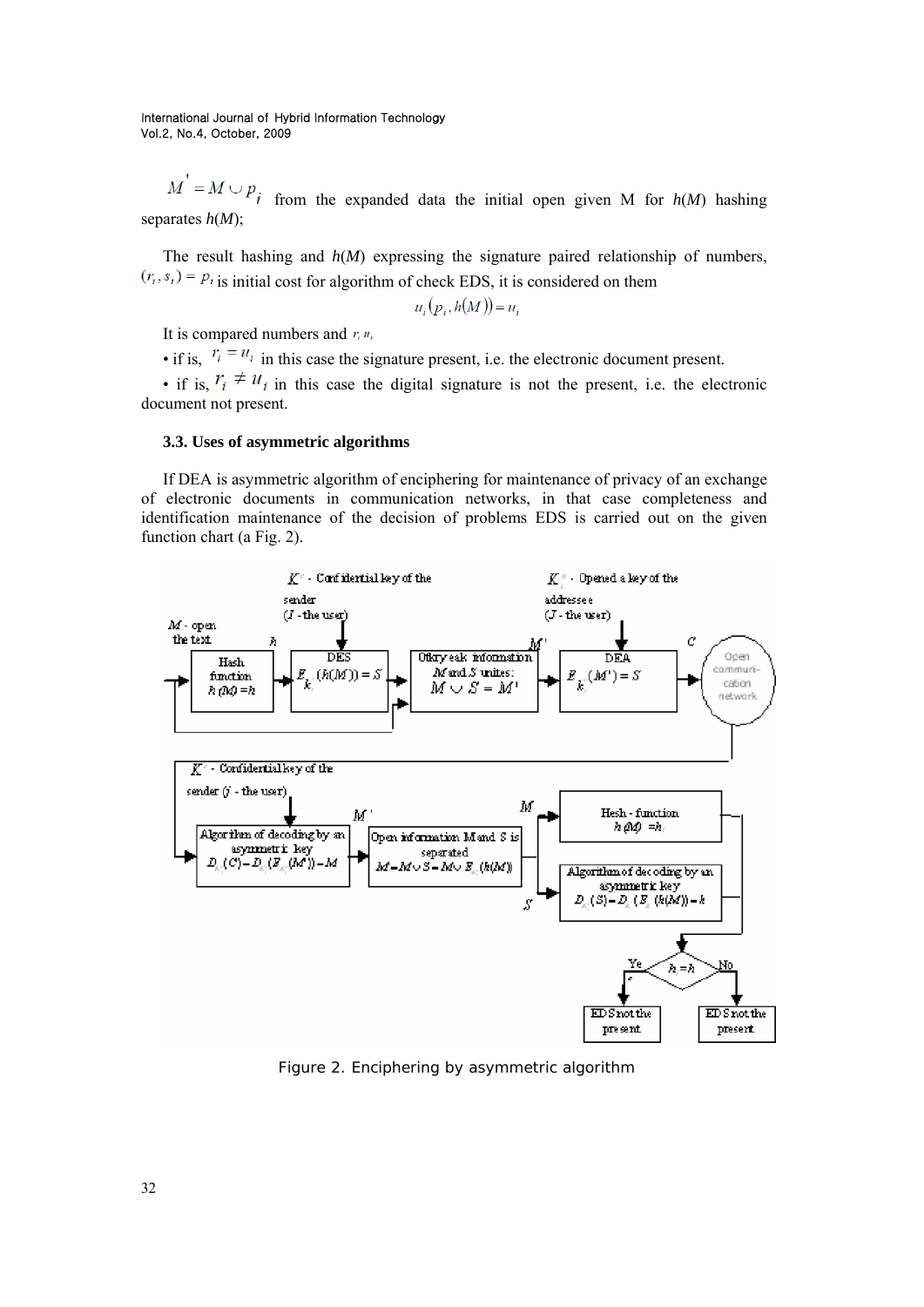To such images if the user - *i* wishes to send confidential data confirmed with EDS to the user - *j,* it is carried out in the following manner.

1. The given *M* with the help it is known to all users in networks hash functions it is compressed  $h(M) = H$ ;

2. Hash-value is ciphered  $h(M) = H$  to sweep asymmetric DEA  $E_{k_i^c}(h(M)) = S$ 

3. The *M* a clear text and *S* digital the signature unites, is ciphered by means of an open key of the addressee  $k_j^{\circ}$  of data

$$
E_{\lambda_j^o}(M \cup S) = E_{\lambda_j^o}(M) \cup E_{\lambda_j^o}(S) = E_{\lambda_j^o}(M) \cup E_{\lambda_j^o}(E_{\lambda_i^o}(h(M))) = C_1 \cup C_2 = C
$$

4. Cipher information C sending to the user - *j* (addressee)

Used–*j* with the help the confidential key will decryptions  $k_j^c$  acceptances ciphered

$$
D_{k_j^e}(C) = D_{k_j^e}(E_{k_j^e}(M)) \cup D_{k_j^e}(E_{k_j^e}(E_{k_i^e}(h(M)))) = M \cup E_{k_i^e}(h(M))
$$
 here the

expressing is frequent EDS is not decoded  $E_{k_i^c}(h(M))$ .

5. By means of  $k_i^{\circ}$  the-opened key of the user-*i* the expressing is frequent EDS it will be decoded and turns out  $E_{k}(h(M))$   $h(M)$  hash values.



Figure 3. Block schemes of stream cipher algorithm.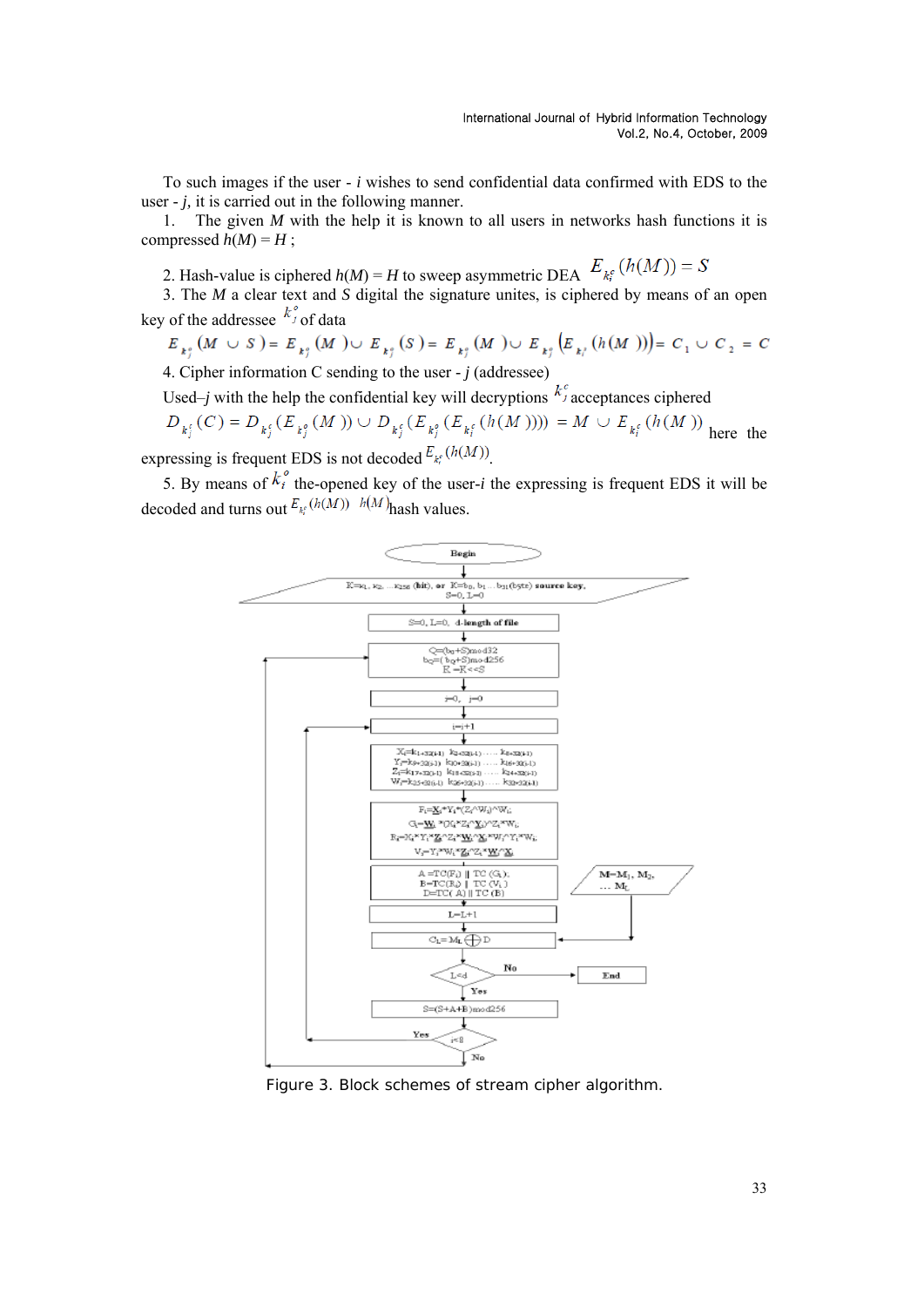6. It is compared hash values of the user  $-j$  c hash by value of M opened data received on 4 level if they are equal that electronic document present, otherwise electronic document not the present. Correctness EDS means integrity of the information and guarantees authenticity of its source In modern information-communication networks there is a high need for a protection of documentary, sound and video information. Protection of documentary information is provided by means of confidentiality, EDS, generation and distribution of keys among users along with application of hardware software and program cryptographic means. Meanwhile, protection of sound and video information can be maintained with the help of confidentiality, generation and distribution of keys.

# **4. Estimation crypto stability of the stream cipher algorithm**

## **4.1. The developed new stream cipher algorithm**

On the basis of the specified requirements the developed stream cipher algorithm will be tested. The block the scheme of the new developed stream cipher algorithm is shown in Fig.3.

Entrance data:

Source key - K [k<sub>1</sub>, k<sub>2</sub>, k<sub>3</sub>, ..., k<sub>254</sub>, k<sub>255</sub>] (in bits), K [b<sub>0</sub>, b<sub>1</sub>, b<sub>2</sub>, ..., b<sub>30</sub>, b<sub>31</sub>] (in bytes)

| $\mathbf{x}/\mathbf{v}$ | 0              | 1              | 2  | 3  | 4  | 5              | 6              | 7              | 8              | 9              | 10             | 1        | 12             | 13 | 14             | 15 |
|-------------------------|----------------|----------------|----|----|----|----------------|----------------|----------------|----------------|----------------|----------------|----------|----------------|----|----------------|----|
| $\bf{0}$                | 5              | 13             | 6  | 11 | 1  | 10             | 15             | 8              | 0              | 4              | 7              | 9        | 2              | 12 | 3              | 14 |
| 1                       | 8              | 7              | 2  | 14 | 15 | 3              | 11             | 6              | 1              | 12             | 13             | 10       | 5              | 4  | 9              | 0  |
| 2                       | 14             | 2              | 13 | 4  | 12 |                | 1              | 11             | 6              | 9              | 0              | 5        | 3              | 10 | 8              | 15 |
| 3                       | 0              | 14             | 9  | 12 | 3  | 13             | 7              | 4              | 15             | 6              | 5              |          | 11             | 2  | 10             | 8  |
| 4                       | 3              | 10             | 7  | 2  | 4  | 12             | 9              | 1              | 14             | 13             | 15             | 8        | 0              | 5  | 11             | 6  |
| 5                       | 2              | 3              | 1  | 8  | 0  | 14             | 5              | 9              | 12             | 11             | 6              | 7        | 10             | 15 | 13             | 4  |
| 6                       | 10             | $\overline{4}$ | 14 | 15 | 9  | 5              | 8              | 2              | 11             | 0              | 1              | 3        | 12             | 6  | 7              | 13 |
| 7                       | 11             | 9              | 10 | 1  | 6  | $\overline{4}$ | 13             | 15             | 3              | 5              | 14             | $\theta$ | 8              | 7  | $\overline{c}$ | 12 |
|                         |                |                |    |    |    |                |                |                |                |                |                |          |                |    |                |    |
| 8                       | 1              | 0              | 3  | 7  | 13 | 11             | 10             | 12             | 9              | 14             | $\overline{4}$ | 6        | 15             | 8  | 5              | 2  |
| $\mathbf{x}/\mathbf{v}$ | 0              | 1              | 2  | 3  | 4  | 5              | 6              | 7              | 8              | 9              | 10             | 1        | 12             | 13 | 14             | 15 |
| 9                       | $\overline{4}$ | 8              | 11 | 9  | 14 | 6              | $\overline{2}$ | 5              | 10             | $\overline{3}$ | 12             | 15       | 7              | 13 | $\theta$       | 1  |
| 10                      | 9              | 12             | 15 | 0  | 2  | 1              | 14             | 10             | 5              | 8              | 11             | 13       | $\overline{4}$ | 3  | 6              | 7  |
| 11                      | 6              | 11             | 8  | 13 | 7  | 9              | 0              | $\mathfrak{Z}$ | $\overline{4}$ | 15             | 10             | 2        | 14             |    | 12             | 5  |
| 12                      | 15             | 1              | 0  | 5  | 10 | 8              | 3              | 7              | 13             | 2              | 9              | 12       | 6              | 14 | 4              | 11 |
| 13                      | 12             | 5              | 4  | 10 | 11 | 2              | 6              | 13             | 8              | 7              | 3              | 14       |                | 0  | 15             | 9  |
| 14                      | 7              | 15             | 12 | 6  | 5  | 0              | $\overline{4}$ | 14             | 2              | 10             | 8              | 11       | 13             | 9  | 1              | 3  |

Table 1. The table compression (TC) - TC [16] [16] - one-byte values is compressed to half-byte

**Stages:** 

1. To - 256 bit key is divided into 8 parts on 4 bytes:<br> $X:=b_{0} \cdot x_{0}$ :  $\mathbf{i} = \mathbf{f} \cdot \mathbf{f}$  on 0 to 7

$$
X_i = b_i * 4; \ i = \text{from } 0 \\ Y_i = b_i * 4 + i;
$$

$$
Z_i = b_{i^*4+2};
$$
  
W<sub>i</sub> = b<sub>i^\*4+3</sub>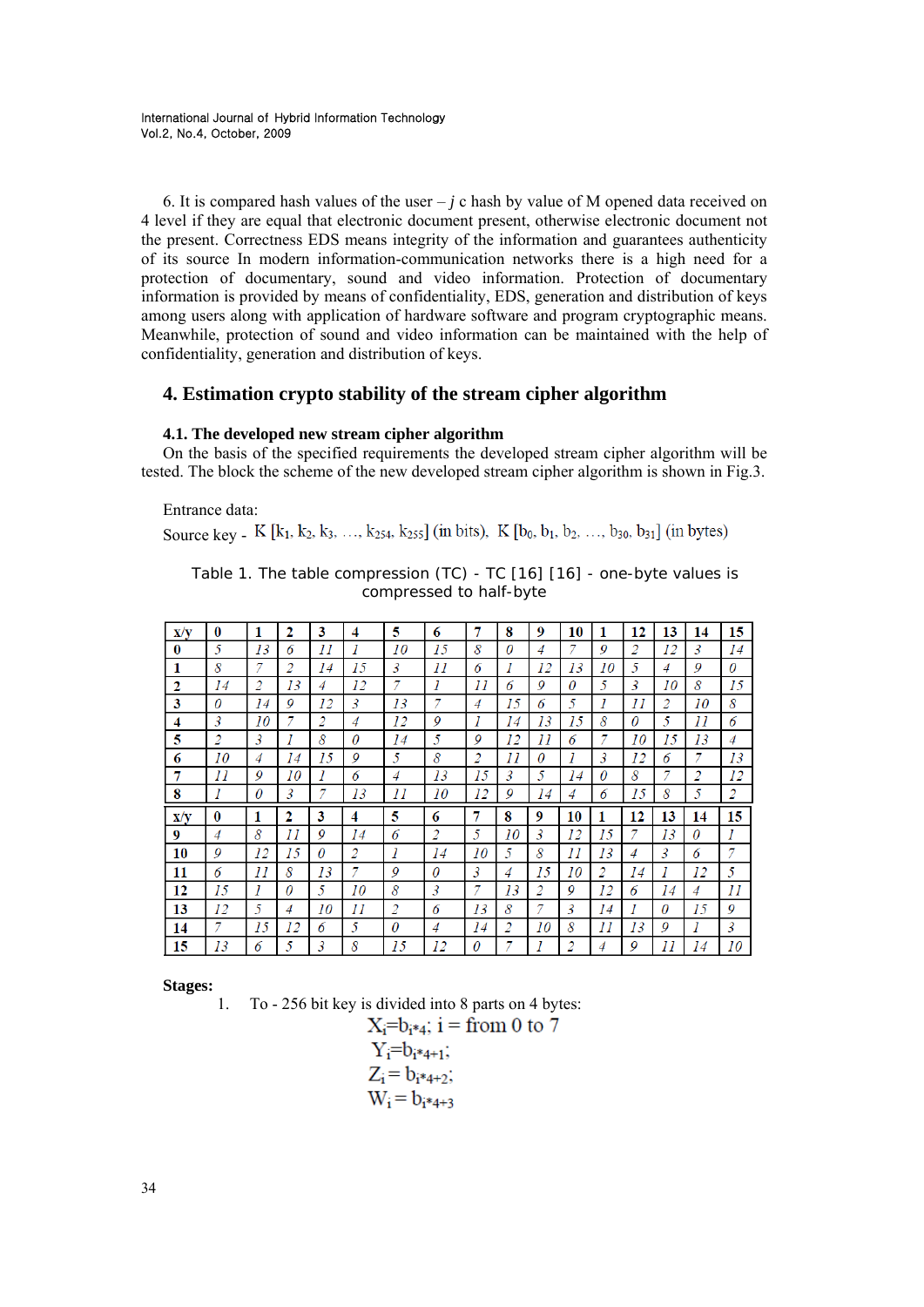2. Will be received 4 byte block from 4 bytes of the source key with use shown here of logic transformations

$$
F_i = \underline{\mathbf{X}}_i^* Y_i (Z_i' \mathbf{W}_i) \wedge W_i; \nG_i = \underline{\mathbf{W}}_i^* (X_i^* Z_i' \underline{\mathbf{Y}}_i) \wedge Z_i W_i; \nR_i = X_i^* Y_i^* \underline{\mathbf{Z}}_i' Z_i^* \underline{\mathbf{W}}_i' \underline{\mathbf{X}}_i^* W_i' Y_i^* W_i; \nV_i = Y_i^* W_i^* \underline{\mathbf{Z}}_i' Z_i^* \underline{\mathbf{W}}_i' \underline{\mathbf{X}}_i
$$

 $Xi$  *Xi* – operation of logic negation NOT,  $*$  – operation of logic multiplication AND,  $\wedge$  – logic operation XOR.

3. The received 4 byte block ( Fi, Gi, Ri, Vi)2 times is compressed with the table of compression (**Table 1**) to 1 byte

$$
A = TC (F_i) \parallel TC (G_i);
$$
  
 
$$
B = TC (R_i) \parallel TC (V_i);
$$
  
 
$$
D = TC (A) \parallel TC (B)
$$

|| - Here concatenation half-byte results of compression and reception byte values.

4. Received byte value D will addition with 1 byte of plain text M by logic transformation XOR and

received ciphertext C:

$$
C = M \oplus D
$$

4. After each 8 cycles is transformed by rule shown here, part of bites and bytes source key:

$$
S = (S+A+B) \mod 256
$$
  
Q = (b<sub>0</sub>+S) mod 32  

$$
b_Q = (b_Q+S) \mod 256
$$
  
K = K < < S

<<-here cyclic shift 256 bit keys on S positions

6. By quantity in bytes of length of a plain text 1-5 stages will be repeating.

## **4.2 Crypto stability of the stream cipher algorithm**

**Simplicity** a used transformations is estimated by possibility of their effective application in hardware and program realization. The factor non-linearity cryptographic transformations is estimated with adduction them in models type Boolean function  $Y = : GF(2^n) \rightarrow GF(2^m)$ . The characteristic Boolean function every transformations is analyzed for non-linearity.

The indicator of nonlinearity of cryptographic transformations is estimated with their reduction in model a Boolean function

$$
Y = \mathcal{P}(X) : GF(2^n) \to GF(2^m)
$$

Properties Boolean functions of each transformation it was analyzed on nonlinearity. In algorithm it is used from 4 nonlinear logic functions F, G, R, V which can be described as  $GF(2^4) \rightarrow GF(2^4)$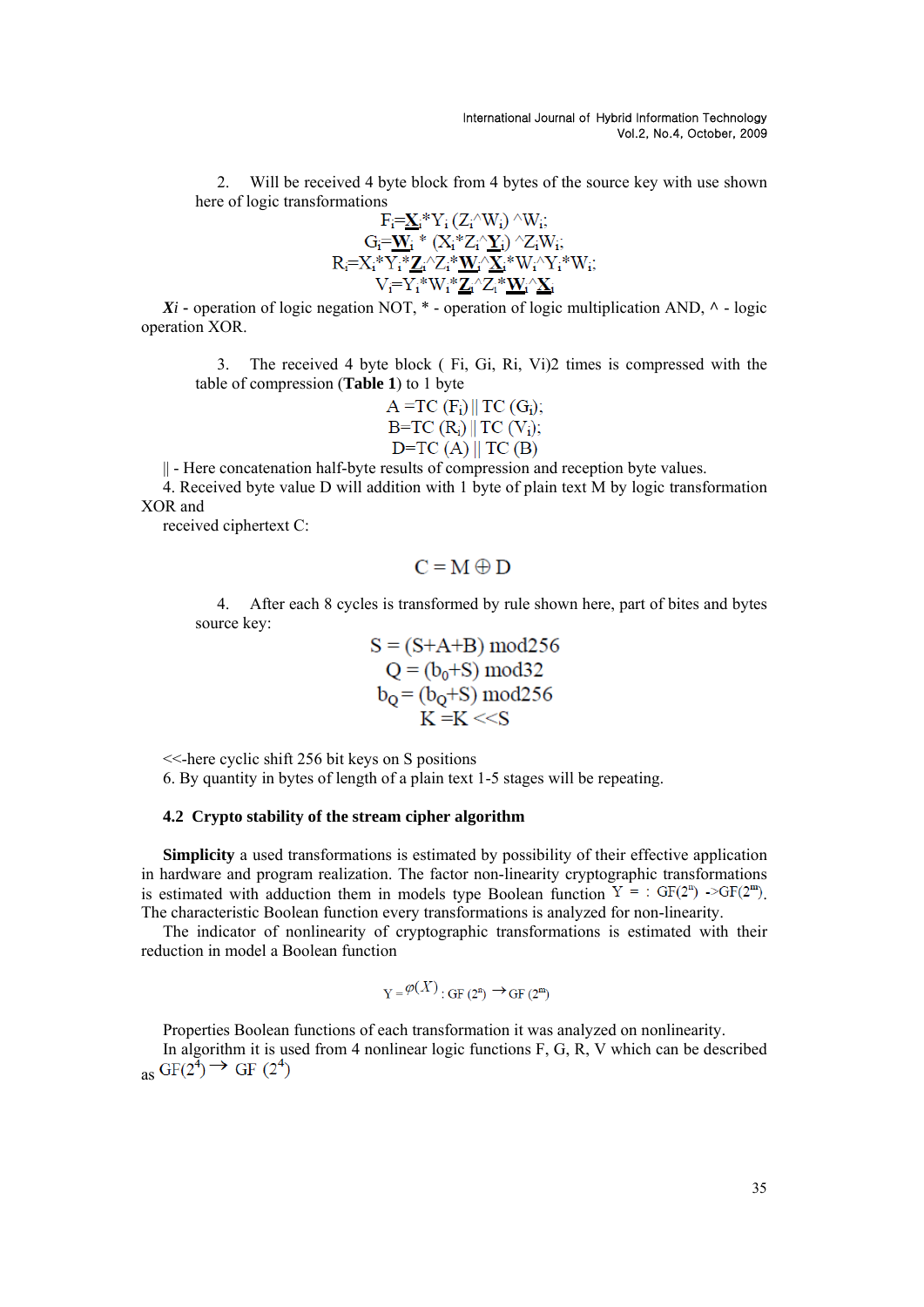**Irreversibility of transformations** is provided with use of the table of compression (TC) shown on Table 1 as one byte of the information is compressed to half-byte. From half-byte calculation exact value of entrance byte it is impossible.

**Strictly avalanche effect** is provided in 5 stage with transformations mod256, mod32, K  $=$ K  $<<$ S.

**The estimation to accidents generated sequences** were conducted by program designed Xi-square criterion Pearson. Generated sequence miscellaneous from 100 to 1500 bits was tested on accident. As a result grade to accidents to pseudo-casual sequence lie within 85- 100% independently any initial secret key. It was revealed also absence of the possibility to generations of the long sequences of "0" or "1". The estimation strictly avalanche effect was tested by spreading in secret key of the error at one bit on generated to sequences.

As a result of modification one bits of secret key is extended to the whole generated pseudo-casual sequence.

**The estimation of absence of short** cycles of the developed sequence or the maximum period depends on every possible conditions of the generator of pseudo-casual sequence. Every possible 256 bit keys make a condition  $2^{256}$ . Every possible conditions of function of feedback 5 stages are equaled on mod256 is equal on  $2^8$  and on 8 cycles is equal on  $2^3$ . Or the maximum period of generated pseudo-casual sequence is equaled by an every possible condition of the generator on  $2^{256}$  $\hat{x}$  $2^{8}$  $\times$  $2^{3}$  $=$  $2^{267}$ 

## **Estimation to stability to different types crypto attacks:**

The length of a key 256 bits excludes possibility of a finding of a confidential key full try.

The finding of a confidential key by fragments of the developed sequence is led to a problem in which it is known 1 byte of scale and it is necessary to find 4 bytes of an initial key. Complexity of calculation of possible values of 4 bytes to the compression table makes  $2^{24}$  on the basis of return calculation 3 stages. The finding at known 8 byte to scale makes 256 bit initial keys  $(2^{24})^8 = 2^{192}$ ; At known 1 byte of scale exact a prediction the following 1 byte of scale does not exceed probability 1/256.

Nonlinearity of used logic functions F, G, R, V excludes application differential and linear cryptanalysis.

Every development cryptographic algorithms will estimated with several approaches. Methods and instruments of the estimation crypto stability stream cipher algorithm and in particular new designed stream cipher algorithm of the encryption, as well as were brought received real test results.

# **5. Conclusion**

In this paper the idea of working out of algorithm EDC was developed using operations of algebra parameters. Mathematical model of the digital signature, including parts of formation and the signature check, satisfying to conditions of demanded firmness in a composition of algorithm of enciphering and existing complexities of calculations are developed. Also the review on methods of estimation crypto stability of stream cipher algorithm of enciphering and practical results of an estimation of the new developed algorithm are resulted. Also the criteria of protection documentary, vocal and information video in informationcommunication systems and using cryptographic means were considered in this paper.